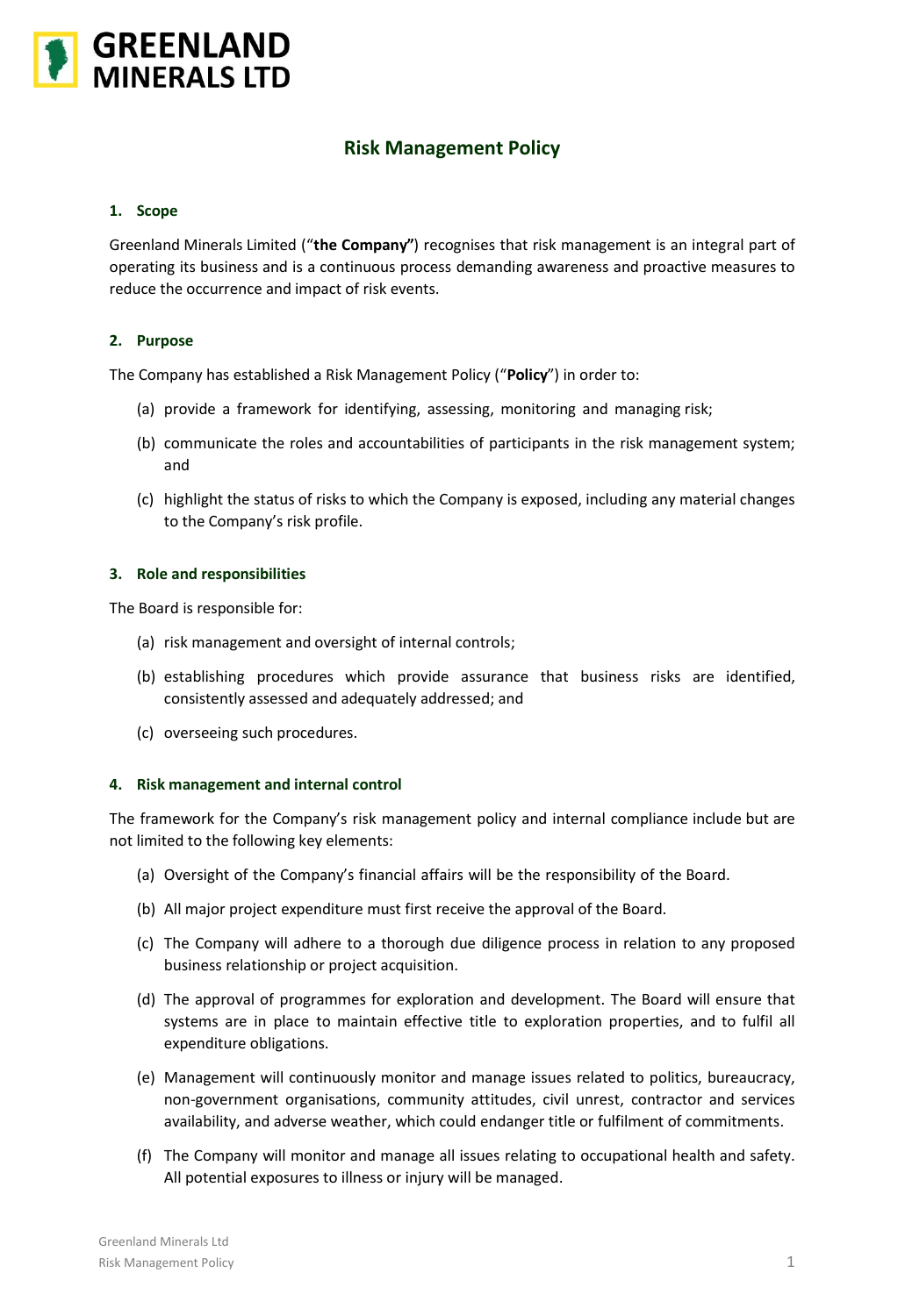

- (g) The Board will ensure systems are in place to maintain compliance with regulatory and legal obligations of the Company.
- (h) The Company's computer systems will be regularly maintained for the protection of electronic records, including a comprehensive back-up routine involving off-site storage.

### **5. Risk analysis and evaluation**

#### **5.1. The Board**

The Board will formulate a procedure for analysing and evaluating risk.

#### **5.2. Senior management**

A risk evaluation will be carried out by senior management and communicated to the Board before the proposal is approved. Proposals regarded as significant may include:

- major fundraising activities;
- new business relationships;
- new project acquisitions;
- major capital procurement; and
- out-sourcing, partnering or shared service arrangements of functions.

The risk evaluation will be a document presented to the Board that:

- (a) describes the internal and external risks;
- (b) evaluates the impact of the risks; and
- (c) includes any necessary risk management plan.

The risk management plan will identify each risk, define acceptable thresholds, and detail action to be taken in the event that these thresholds are exceeded. Similar risk management plans may be created for ongoing operations e.g. in a particular country or with a particular contractor.

#### **6. Risk monitoring and review**

If after consideration of the risk analysis the proposal is approved by the Board, senior management will monitor progress against the risk management plan and promptly report any material matters to the Board.

Monitoring the status of each risk and any necessary action plan relating to treatment of risk will take place on a regular basis. Any action or recommendations arising out of the review process will be implemented by management.

The board will review assessments of the effectiveness of risk management and internal compliance and control on an annual basis.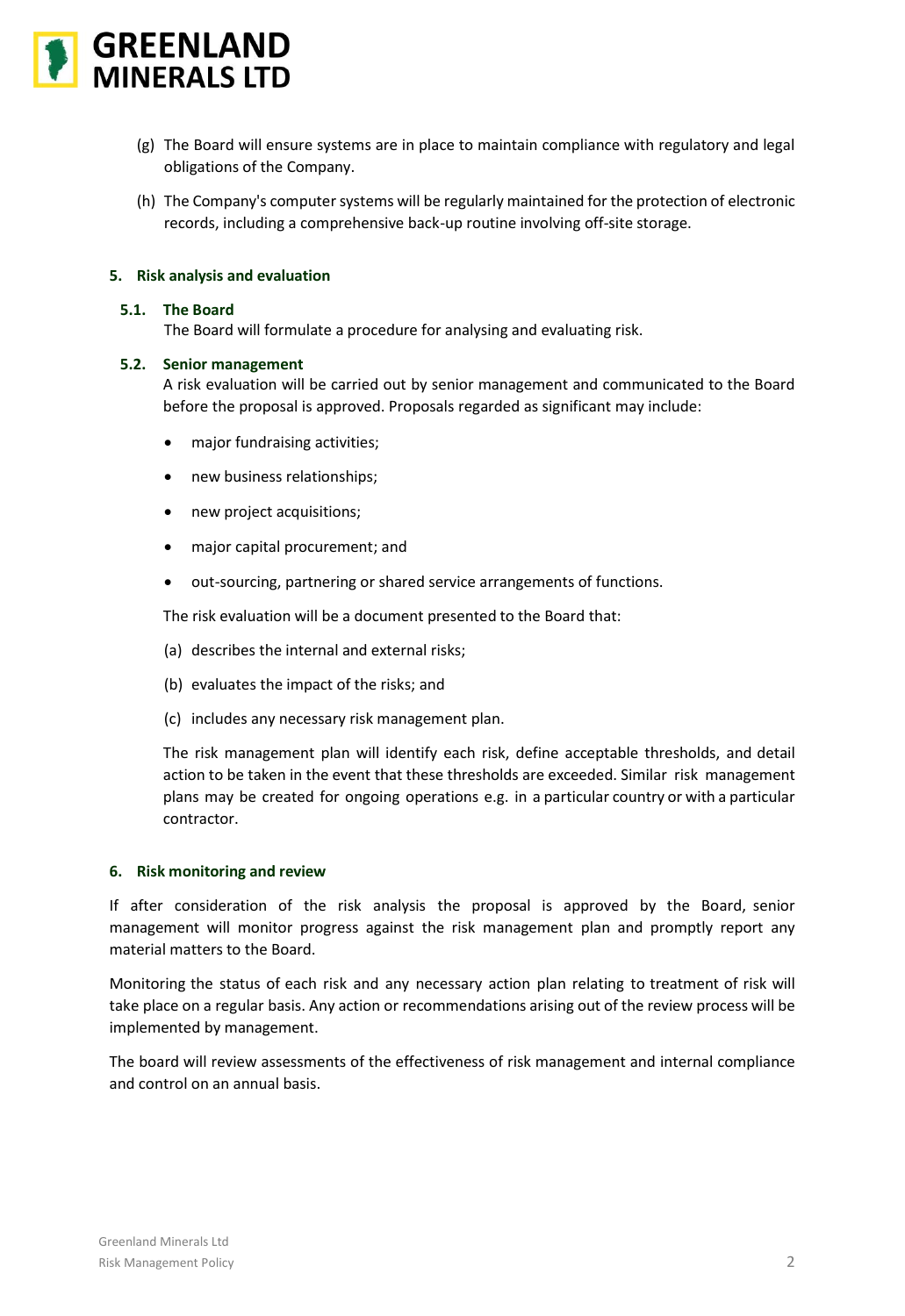

# **7. Insurance**

The Company will maintain a comprehensive suite of insurance policies, including the following:

- (a) General insurance, office asset insurance and public liability insurance;
- (b) Worker's compensation
- (c) Travel insurance
- (d) Directors' and Officers' indemnity insurance (provided it can be procured at reasonable policy premiums); and
- (e) Liability insurance.

The Company's insurance policies are reviewed on an annual basis.

#### **8. Industry risks**

The mineral exploration and mining industry is subject to general risks and certain specific risks. The following is a non-exhaustive list of some of the risk factors the Company may face. Some of these risk factors can be mitigated by the use of appropriate systems and controls, but some are outside the control of the Company and cannot be mitigated.

## **8.1. Regulatory risks**

Adverse changes in government policies or legislation in Australia and Greenland including, taxation, profit repatriation, royalties, land access, labour relations, and mining and exploration activities may affect the operations of the Company.

#### **8.2. Permitting risk**

The Company's main exploration license is granted under the Greenland Minerals Act and subject to the terms and conditions of the license, that must be complied with to ensure the license remain in good standing. Obtaining the right to mine will require satisfying the various regulatory requirements in Greenland and obtaining an exploitation license from the Greenland authorities.

#### **8.3. Environmental risk**

The operations and activities of the Company in Greenland are subject to Greenland environmental laws and regulations. As with most exploration projects and mining operations, the Company's operations and activities are expected to have an impact on the environment, particularly if advanced exploration or mine development proceeds. The Company aims to conduct its operations and activities to the highest standard of environmental obligation, including compliance with all environmental laws.

#### **8.4. Commodity prices**

The Company's future revenue will depend upon demand and commodity prices for rare earth elements, uranium and zinc. The revenue derived will therefore by subject to fluctuations in these prices.

# **8.5. Exchange rate risk**

The expenditure of the Company is and will be taken into account in Australian and Danish Kroner currencies, exposing the Company to the fluctuations and volatility of the rates of exchange between the Danish kroner and the Australian dollar as determined in international markets.